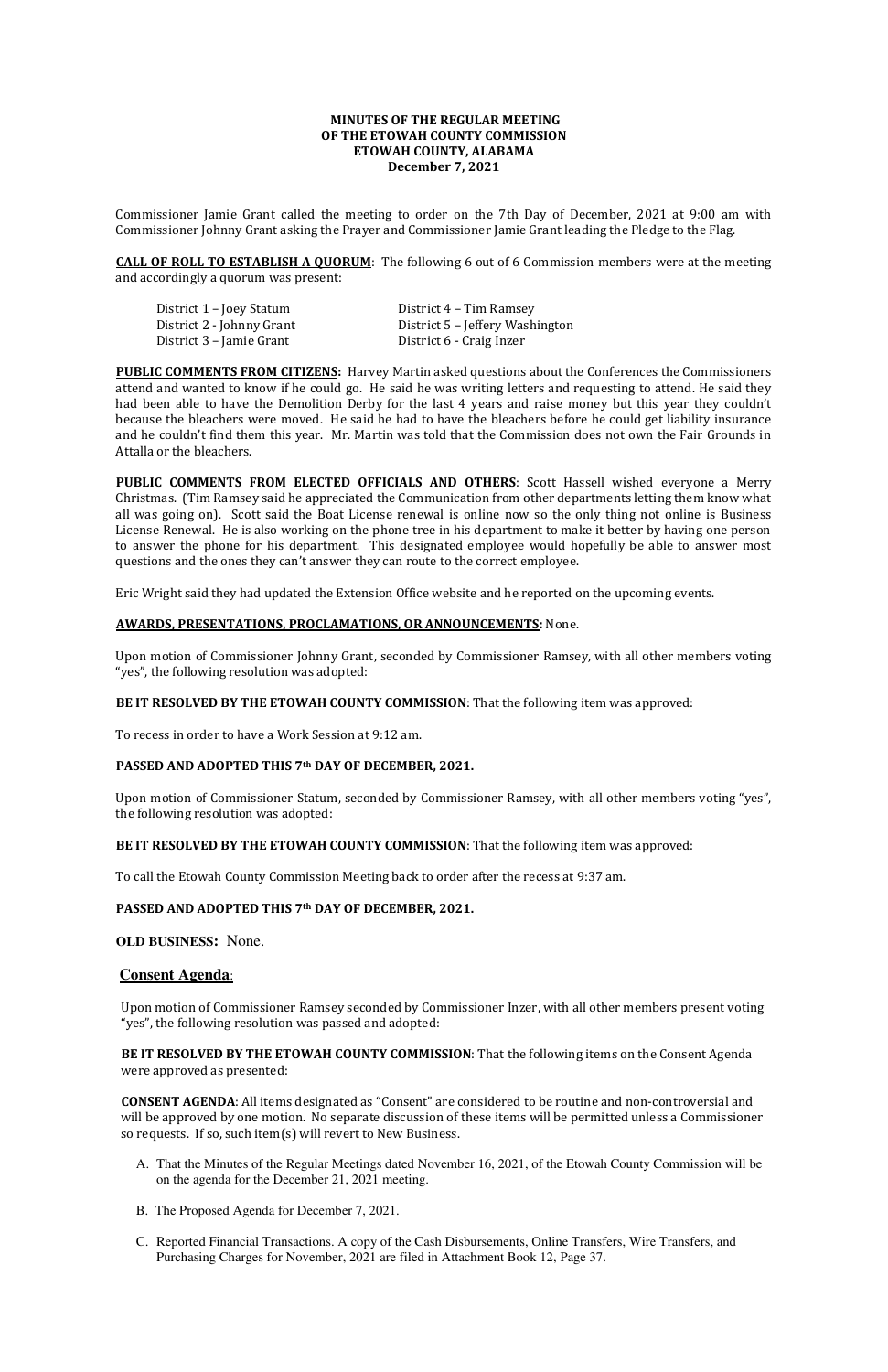- D. To place the name of Alfonzo Kimble in the Sheriff's Office job slot of Part-time Detention Deputy (up to 29 hours), effective November 29, 2021. This is a part-time replacement to be paid from the ICE Fund, at an hourly rate of \$14.98.
- E. To place the name of Summer Beason in the Sheriff's Office job slot of Detention Deputy, effective December 3, 2021. This is a replacement to be paid from the ICE Fund, at an hourly rate of \$14.98.
- F. To place the name of James Foster in the Sheriff's Office job slot of Detention Deputy, effective December 20, 2021. This is a replacement to be paid from the ICE Fund, at an hourly rate of \$14.98.
- G. To place the name of Frances Conway in the Sheriff's Office job slot of Detention Deputy, effective December 3, 2021. This is a replacement to be paid from the ICE Fund, at an hourly rate of \$14.98.
- H. To approve the request of Traci Pondick, RSVP Director, to hire Rachel Wood as an Administrative Secretary, effective December 7, 2021. This is a transfer and a replacement to be paid from the RSVP Fund, at an hourly rate of \$12.30.
- I. To approve the request of Becky Nordgren, Revenue Commissioner, to hire Dana Justice as a Part-time Revenue Collection Clerk (up to 29 hours), effective December 20, 2021. This is a part-time replacement to be paid from the General – Revenue Fund, at an hourly rate of \$12.00.
- J. To approve the request of Becky Nordgren, Revenue Commissioner, to hire Raigan Williams as Revenue Tag & Title Clerk, effective December 20, 2021. This is a replacement to be paid from the General –Revenue Fund, at an hourly rate of \$12.00.
- K. To approve all SAFE program banks in Etowah County eligible to be designated as a county depository for the next calendar year.
- L. To approve the request of Becky Nordgren, Revenue Commissioner, to designate all SAFE Program banks in Etowah County as eligible to be the depository for the operating funds of the Revenue Commissioner's Office of Tags and Titles for the year beginning October 1, 2021. This also includes the satellite offices located in Hokes Bluff, Rainbow City, and Sardis.
- M. To approve the request of Becky Nordgren, Revenue Commissioner, to designate all SAFE Program banks in Etowah County as eligible to be the depository for the operating funds of the Revenue Commissioner's Office for Collections beginning October 1, 2021. This also includes the collections of all real and business personal property, mobile homes, and redemptions.
- N. To approve the request of Melissa Lett, Purchasing Accountant, to renew *Bid No FY 2019-2020-03 Sheriff's Office – Uniforms* with the current vendor **(Galls, LLC**) for a third and final year as provided for in the original bid.
- O. To approve the request of Melissa Lett, Purchasing Accountant, to let a new bid for Residential Solid Waste Collection & Disposal. (A clause in the original bid with Advanced Disposal allowed a potential re-bid in the event the Sand Valley Landfill opened.)
- P. To approve the request of Melissa Lett, Purchasing Accountant, to let a new bid for Metal & Side Drain Pipe.
- Q. To approve the request of Melissa Lett, Purchasing Accountant, to let a new bid for Finished Traffic Signs.
- R. To approve the request of Melissa Lett, Purchasing Accountant, to let a new bid for Mattresses with Pillow Jail. (The current vendor cannot maintain the current pricing and used the 30 day opt-out provided for in the contract.
- S. To approve the Albireo/Schneider Electric Proposal to make repairs at the Detention Center and to authorize the CAO to execute the document. A copy of the Agreement is filed in Attachment Book 12, Page 38.
- T. To approve the 'Agreement for Document Processing Services' with Avenu Insights & Analytics, LLC., and to authorize the CAO to execute all documents. (This is for the Probate and Revenue Commissioner's Offices). A copy of this Agreement is filed in Attachment Book 12, Page 39.
- U. To approve an agreement with JM Woods Auction Company for 16 pieces of equipment to be auctioned in the March 2022 or the June 2022 Auction for the Road Department. A copy of this Agreement is filed in Attachment Book 12, Page 40.

# **PASSED AND ADOPTED THIS 7th DAY OF DECEMBER, 2021.**

# **NEW BUSINESS:**

Upon motion of Commissioner Washington, seconded by Commissioner Ramsey, with all other members voting "yes", the following resolution was adopted:

#### **BE IT RESOLVED BY THE ETOWAH COUNTY COMMISSION**: That the following item was approved:

To have the First Reading to appoint Steve Johnson to the Highland Water Authority Board to complete the term of Leon Young (who passed away on September 5, 2021). This term will expire on March 1, 2027.

# **PASSED AND ADOPTED THIS 7th DAY OF DECEMBER, 2021.**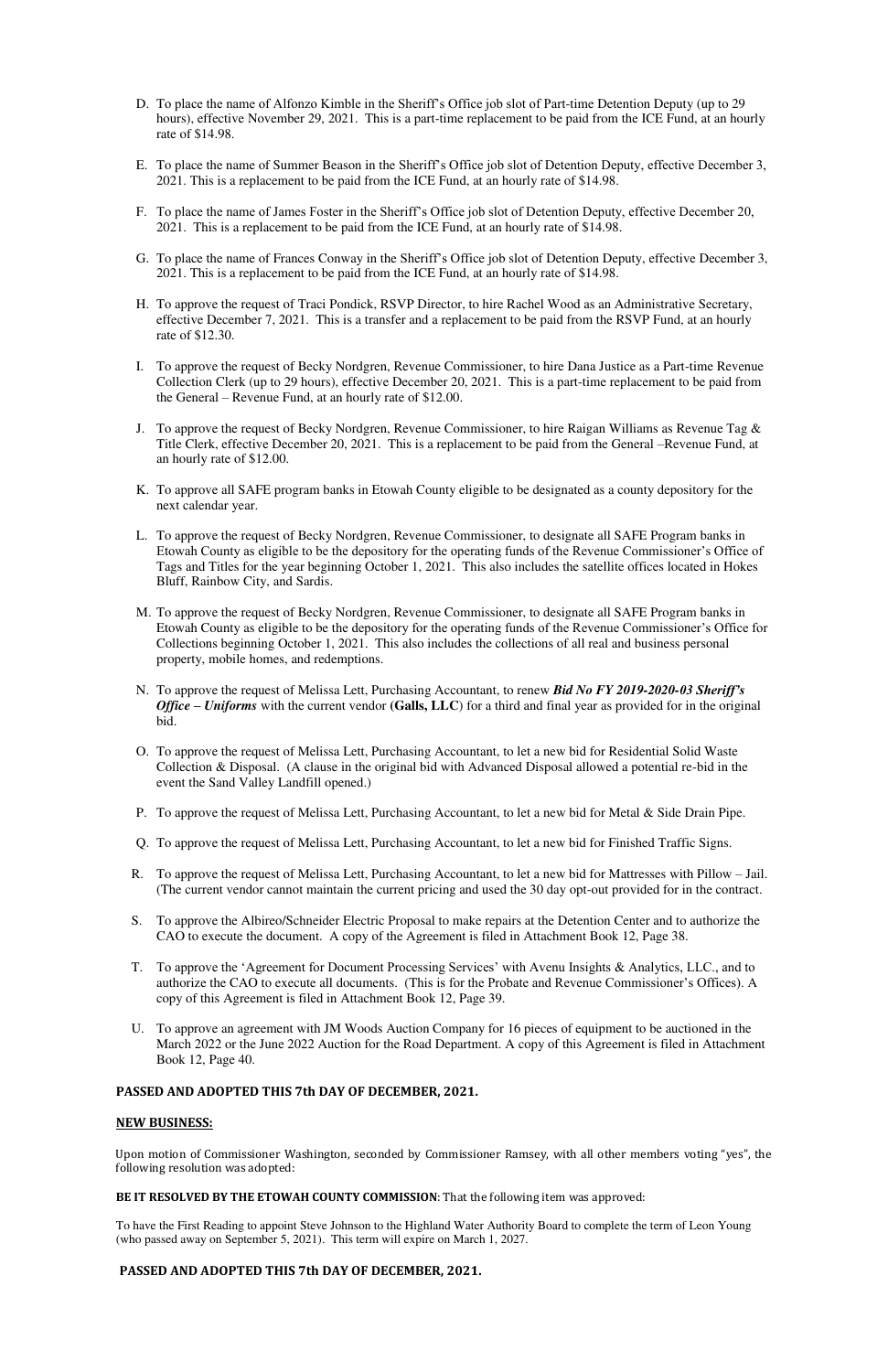Upon motion of Commissioner Statum, seconded by Commissioner Washington, with all other members voting "yes", the following resolution was adopted:

**BE IT RESOLVED BY THE ETOWAH COUNTY COMMISSION**: That the following item was approved:

To approve the request of Kevin Dollar, Deputy Administrator/CFO, to make the following budget amendments (Vacation, Sick Leave, PTO Buyback):

|                         | <b>Budget Amendments:</b> |
|-------------------------|---------------------------|
| Increase - General Fund |                           |

| <b>County Commission</b>                         |          |
|--------------------------------------------------|----------|
| Salaries & Wages (001.51100-113)                 | \$3,990  |
| Social Security/Medicare Taxes (001.51100-124)   | \$305    |
| <b>Probate Judge's Office</b>                    |          |
| Salaries & Wages (001.51300-113)                 | \$4,480  |
| Social Security/Medicare Taxes (001.51300-124)   | \$343    |
| <b>Revenue Commissioner's Office</b>             |          |
| Salaries & Wages (001.51600-113)                 | \$5,911  |
| Social Security/Medicare Taxes (001.51600-124)   | \$452    |
| <b>Personnel</b>                                 |          |
| Salaries & Wages (001.51962-113)                 | \$3,875  |
| Social Security/Medicare Taxes (001.51962-114)   | \$297    |
| <b>License Inspector</b>                         |          |
| Salaries & Wages (001.51980-113)                 | \$848    |
| Social Security/Medicare Taxes (001.51980-124)   | \$65     |
| <b>Maintenance</b>                               |          |
| Salaries & Wages (001.51995-113)                 | \$8,059  |
| Social Security / Medicare Taxes (001.51995-124) | \$617    |
| <b>Sheriff's Office</b>                          |          |
| Salaries & Wages (001.52100-113)                 | \$28,445 |
| Social Security/Medicare Taxes (001.52100-124)   | \$2,176  |
| <b>Jail</b>                                      |          |
| Salaries & Wages 9001.52200-113)                 | \$19,333 |
| Social Security/Medicare Taxes (001.52200-124)   | \$1,479  |
| <b>MCAT</b>                                      |          |
| Salaries & Wages (001.55210-113)                 | \$1,000  |
| Social Security/Medicare Taxes (001.55210-124)   | \$77     |
| <b>Animal Shelter</b>                            |          |
| Salaries & Wages (001.55400-113)                 | \$808    |
| Social Security/Medicare Wages (001.55400-124)   | \$62     |
| Decrease: Fund Balance (001.35900)               | \$82,622 |
|                                                  |          |
| <b>Increase - Gasoline Tax Fund:</b>             |          |
| Salaries & Wages (111.53100-113)                 | \$11,179 |
| Social Security/Medicare Taxes (111.53100-124)   | \$855    |
| Decrease: Fund Balance (111.35900)               | \$12,034 |
| <b>Increase - RSVP Fund</b>                      |          |
| Salaries & Wages (176.56230-113)                 | \$745    |
| Social Security/Medicare Taxes (176.56230-124)   | \$57     |
| Decrease: Fund Balance (176.35900)               | \$802    |
|                                                  |          |
| <b>Increase – ICE Fund</b>                       |          |
| Salaries & Wages (195.52210-113)                 | \$9,429  |
| Social Security/Medicare Taxes (195.52210-124)   | \$721    |
| Decrease: Fund Balance (195.35900)               | \$10,150 |

#### **Increase – Rural Transportation**

| Salaries & Wages (271.56210-113)               | \$556   |
|------------------------------------------------|---------|
| Social Security/Medicare Taxes (275.56210-124) | \$43    |
| Salaries & Wages (271.56211-113)               | \$1,879 |
| Social Security/Medicare Taxes (271.56211-124) | \$144   |
| Decrease: Fund Balance (271.35900)             | \$2,622 |

# **Increase - DEU Fund Salaries & Wages (288.52970-113) \$3,315** Social Security/Medicare Taxes (288.52970-124) \$254 **Decrease: Fund Balance (288.35900) \$3,569**

# **PASSED AND ADOPTED THIS 7th DAY OF DECEMBER, 2021.**

Upon motion of Commissioner Inzer, seconded by Commissioner Johnny Grant, with all other members voting "yes", the following resolution was adopted: